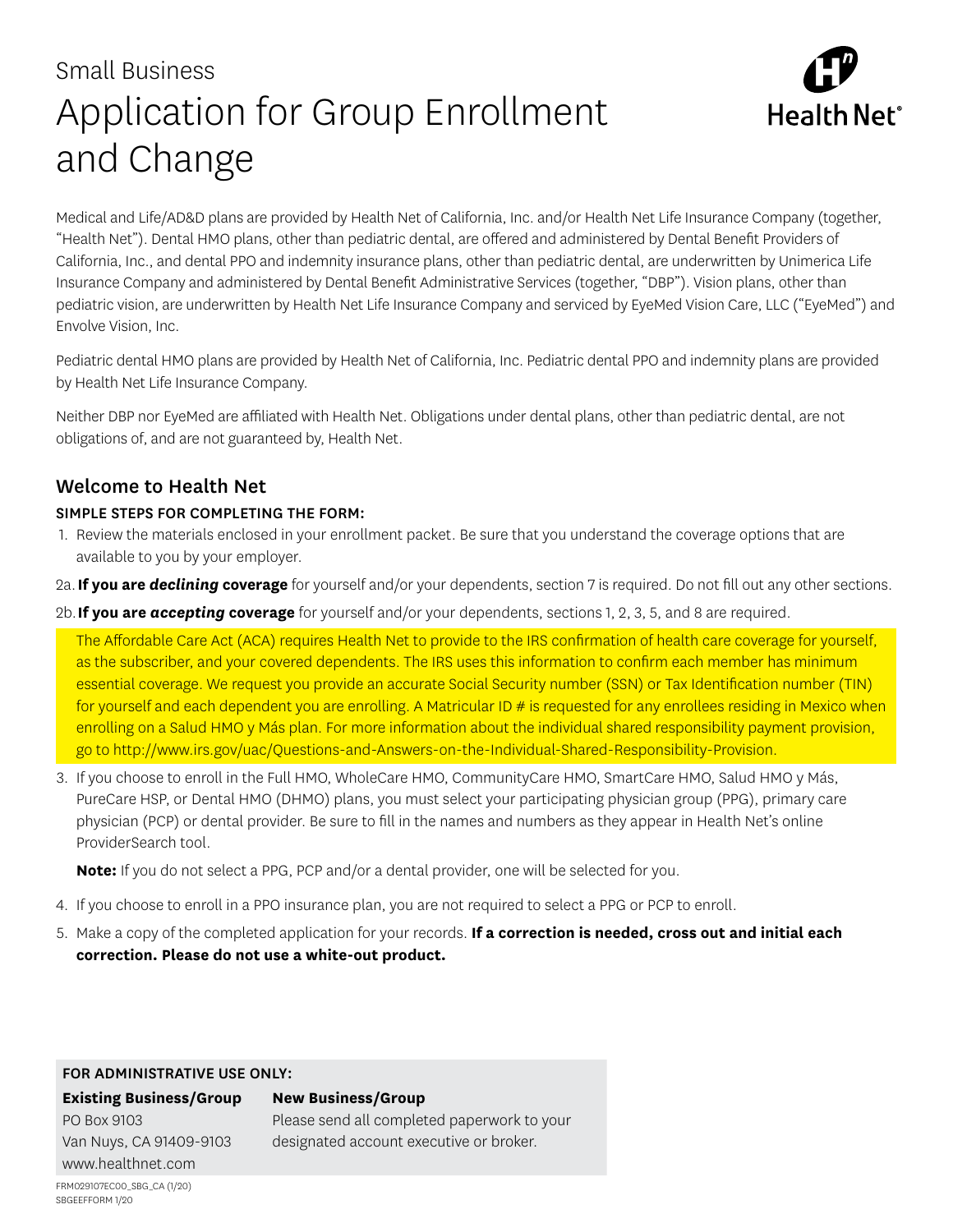This page is intentionally left blank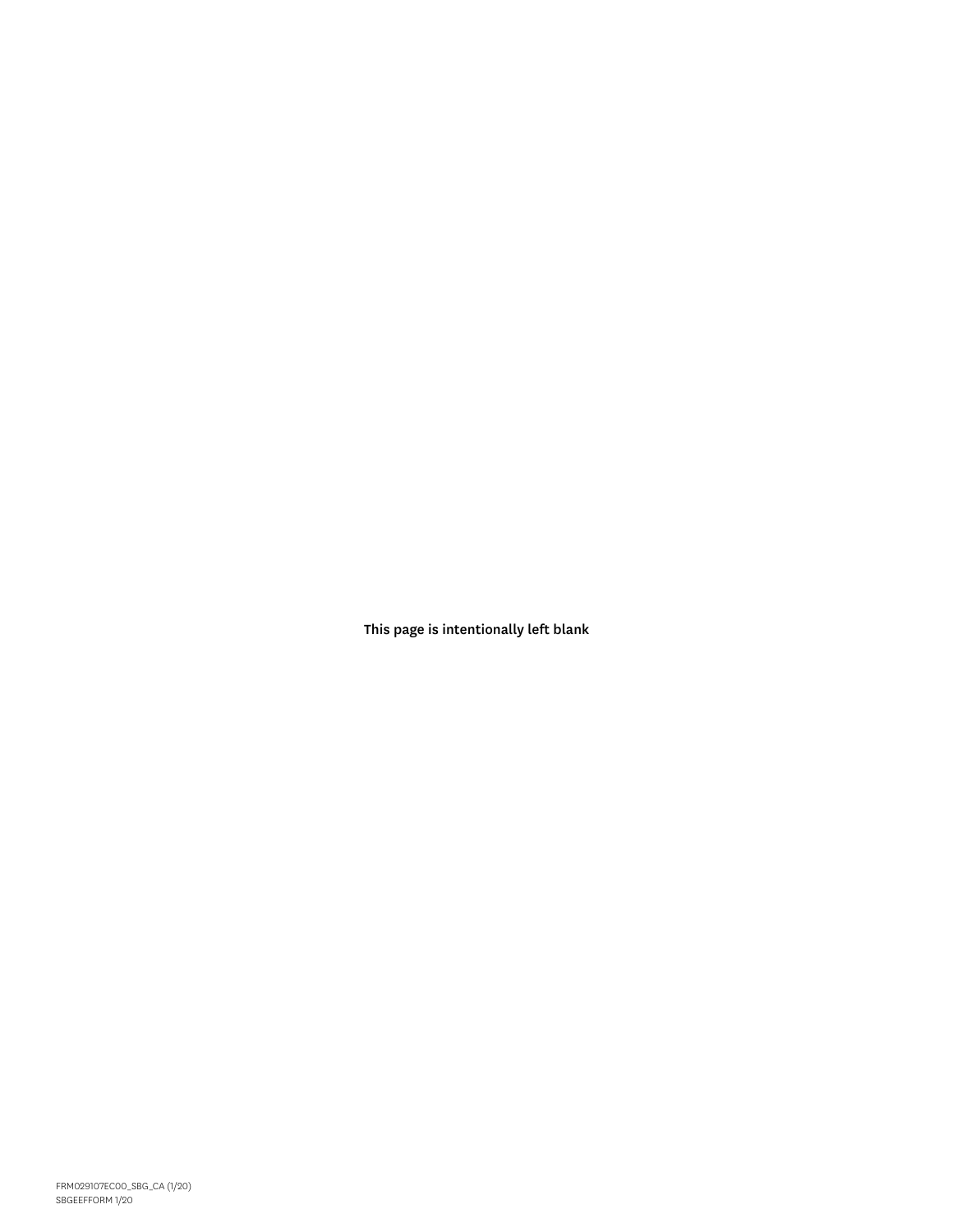| TO BE COMPLETED BY EMPLOYER                    |                                                                              |  |  |  |  |  |
|------------------------------------------------|------------------------------------------------------------------------------|--|--|--|--|--|
| Employer name:                                 |                                                                              |  |  |  |  |  |
| Requested effective date:                      | Employer group number (medical):                                             |  |  |  |  |  |
|                                                |                                                                              |  |  |  |  |  |
| Employee eligibility date (new hire only):     |                                                                              |  |  |  |  |  |
| $\Box$ Same as hired date $\Box$ Other: $\Box$ |                                                                              |  |  |  |  |  |
|                                                |                                                                              |  |  |  |  |  |
|                                                | Important: Dlogge print all costiene in block ink. You are entitled to see a |  |  |  |  |  |



**Important:** Please print all sections in black ink. You are entitled to see a Summary of Benefits and Coverage (SBC) before you choose a plan. Please contact your employer if you do not have the SBC for the plan you have selected.

| 1. Health plan information (All medical plans include pediatric dental and vision coverage.)                                                                                                                                                                                                                                                                                                                                                                                                                                                                                                                                                                                                                                                                                                                                                                                                                                                                                                                                                                                                                                                                                                                                                                   |                                                                                                 |                                                                                                                                                                                                           |                                                                                                      |                                              |                                                                                                         |                                 |
|----------------------------------------------------------------------------------------------------------------------------------------------------------------------------------------------------------------------------------------------------------------------------------------------------------------------------------------------------------------------------------------------------------------------------------------------------------------------------------------------------------------------------------------------------------------------------------------------------------------------------------------------------------------------------------------------------------------------------------------------------------------------------------------------------------------------------------------------------------------------------------------------------------------------------------------------------------------------------------------------------------------------------------------------------------------------------------------------------------------------------------------------------------------------------------------------------------------------------------------------------------------|-------------------------------------------------------------------------------------------------|-----------------------------------------------------------------------------------------------------------------------------------------------------------------------------------------------------------|------------------------------------------------------------------------------------------------------|----------------------------------------------|---------------------------------------------------------------------------------------------------------|---------------------------------|
| <b>FULL HMO NETWORK1</b>                                                                                                                                                                                                                                                                                                                                                                                                                                                                                                                                                                                                                                                                                                                                                                                                                                                                                                                                                                                                                                                                                                                                                                                                                                       |                                                                                                 | <b>SMARTCARE HMO NETWORK2</b>                                                                                                                                                                             |                                                                                                      |                                              |                                                                                                         |                                 |
| <b>Platinum</b>                                                                                                                                                                                                                                                                                                                                                                                                                                                                                                                                                                                                                                                                                                                                                                                                                                                                                                                                                                                                                                                                                                                                                                                                                                                | Gold<br>□\$10 □\$20 □\$30 □\$30 □\$35 □\$40 □\$50                                               | <b>Silver</b><br>$\square$ \$50                                                                                                                                                                           | <b>Platinum</b>                                                                                      | $\square$ \$10 $\square$ \$20 $\square$ \$30 | Gold<br>$\square$ \$30 $\square$ \$35 $\square$ \$40 $\square$ \$50                                     | <b>Silver</b><br>$\square$ \$50 |
| <b>WHOLECARE HMO NETWORK1</b>                                                                                                                                                                                                                                                                                                                                                                                                                                                                                                                                                                                                                                                                                                                                                                                                                                                                                                                                                                                                                                                                                                                                                                                                                                  |                                                                                                 |                                                                                                                                                                                                           |                                                                                                      | <b>SALUD HMO Y MÁS NETWORK3</b>              |                                                                                                         |                                 |
| Platinum                                                                                                                                                                                                                                                                                                                                                                                                                                                                                                                                                                                                                                                                                                                                                                                                                                                                                                                                                                                                                                                                                                                                                                                                                                                       | Gold<br>□\$10 □\$20 □\$30 □\$30 □\$35 □\$40 □\$50                                               | <b>Silver</b><br>$\square$ \$50                                                                                                                                                                           | Platinum                                                                                             | $\square$ \$10 $\square$ \$20 $\square$ \$30 | Gold<br>$\square$ \$30 $\square$ \$35 $\square$ \$40 $\square$ \$50                                     | <b>Silver</b><br>$\square$ \$50 |
| <b>COMMUNITYCARE HMO NETWORK4</b>                                                                                                                                                                                                                                                                                                                                                                                                                                                                                                                                                                                                                                                                                                                                                                                                                                                                                                                                                                                                                                                                                                                                                                                                                              |                                                                                                 |                                                                                                                                                                                                           |                                                                                                      |                                              |                                                                                                         |                                 |
| Silver $\square$ \$50                                                                                                                                                                                                                                                                                                                                                                                                                                                                                                                                                                                                                                                                                                                                                                                                                                                                                                                                                                                                                                                                                                                                                                                                                                          | <b>Bronze</b> $\Box$ CommunityCare Bronze 60 HMO 6300/65 + Child Dental                         |                                                                                                                                                                                                           |                                                                                                      |                                              |                                                                                                         |                                 |
| <b>PURECARE HSP NETWORK1</b>                                                                                                                                                                                                                                                                                                                                                                                                                                                                                                                                                                                                                                                                                                                                                                                                                                                                                                                                                                                                                                                                                                                                                                                                                                   |                                                                                                 |                                                                                                                                                                                                           |                                                                                                      |                                              |                                                                                                         |                                 |
| $\Box$ PureCare Gold 80 HSP 250/25 + Child Dental                                                                                                                                                                                                                                                                                                                                                                                                                                                                                                                                                                                                                                                                                                                                                                                                                                                                                                                                                                                                                                                                                                                                                                                                              | $\Box$ PureCare Platinum 90 HSP 0/15 + Child Dental                                             |                                                                                                                                                                                                           |                                                                                                      |                                              | $\Box$ PureCare Silver 70 HSP 2250/50 + Child Dental<br>□ PureCare Bronze 60 HSP 6300/65 + Child Dental |                                 |
| <b>FULL PPO NETWORK</b>                                                                                                                                                                                                                                                                                                                                                                                                                                                                                                                                                                                                                                                                                                                                                                                                                                                                                                                                                                                                                                                                                                                                                                                                                                        |                                                                                                 |                                                                                                                                                                                                           |                                                                                                      |                                              | <b>ENHANCEDCARE PPO NETWORK5</b>                                                                        |                                 |
| $\Box$ EnhancedCare Platinum 90 PPO 250/15 + Child Dental Alt<br>$\Box$ Platinum 90 PPO 0/15 + Child Dental<br>$\Box$ Platinum 90 PPO 250/15 + Child Dental Alt<br>□ EnhancedCare Gold 80 PPO 0/30 + Child Dental Alt<br>$\Box$ Gold 80 PPO 0/30 + Child Dental Alt<br>□ EnhancedCare Gold 80 PPO 500/20 + Child Dental Alt<br>$\Box$ Gold 80 PPO 250/25 + Child Dental<br>□ EnhancedCare Gold 80 PPO 1000/30 + Child Dental Alt<br>□ EnhancedCare Gold 80 Value PPO 750/15 + Child Dental Alt<br>$\Box$ Gold 80 PPO 500/20 + Child Dental Alt<br>$\Box$ Gold 80 PPO 1000/30 + Child Dental Alt<br>□ EnhancedCare Silver 70 PPO 2250/55 + Child Dental Alt<br>□ EnhancedCare Silver 70 HDHP PPO 1400/40% + Child Dental Alt<br>$\Box$ Gold 80 Value PPO 750/15 + Child Dental Alt<br>□ EnhancedCare Silver 70 Value PPO 1700/50 + Child Dental Alt<br>$\Box$ Silver 70 PPO 2250/50 + Child Dental<br>$\Box$ Silver 70 PPO 2250/55 + Child Dental Alt<br>□ EnhancedCare Bronze 60 HDHP PPO 5600/20% + Child Dental Alt<br>$\Box$ Silver 70 HDHP PPO 1400/40% + Child Dental Alt<br>□ Silver 70 Value PPO 1700/50 + Child Dental Alt<br>$\Box$ Bronze 60 PPO 6300/65 + Child Dental<br>□ Bronze 60 HDHP PPO 5600/20% + Child Dental Alt<br><b>OTHER PLAN(S):</b> |                                                                                                 |                                                                                                                                                                                                           |                                                                                                      |                                              |                                                                                                         |                                 |
| <b>DENTAL (DHMO)</b>                                                                                                                                                                                                                                                                                                                                                                                                                                                                                                                                                                                                                                                                                                                                                                                                                                                                                                                                                                                                                                                                                                                                                                                                                                           | <b>DENTAL (DPPO)</b>                                                                            |                                                                                                                                                                                                           |                                                                                                      | <b>VISION (PPO)</b>                          |                                                                                                         |                                 |
| $\Box$ HN Plus 150<br>$\Box$ HN Plus 225                                                                                                                                                                                                                                                                                                                                                                                                                                                                                                                                                                                                                                                                                                                                                                                                                                                                                                                                                                                                                                                                                                                                                                                                                       | $\Box$ Classic 5 1500 (w/ortho)<br>$\Box$ Essential 6 1500<br>$\Box$ Essential 5 1500 (w/ortho) | $\Box$ Essential 21000<br>$\Box$ Elite 1010-1<br>□ Supreme 010-2<br>□ Preferred 1025-2<br>□ Preferred 1025-3<br>$\Box$ Classic 4 1500<br>$\Box$ Preferred Value 10-3 $\Box$ Plus 20-1<br>$\Box$ Exam Only |                                                                                                      |                                              |                                                                                                         |                                 |
| 2. Reason for application                                                                                                                                                                                                                                                                                                                                                                                                                                                                                                                                                                                                                                                                                                                                                                                                                                                                                                                                                                                                                                                                                                                                                                                                                                      |                                                                                                 |                                                                                                                                                                                                           |                                                                                                      |                                              |                                                                                                         |                                 |
| $\Box$ Plan change<br>$\Box$ New hire $\Box$ Open Enrollment<br>$\Box$ Change address/name<br><b>Special Enrollment Period</b><br>Qualifying event date: ____ /____ /_____<br>$\Box$ Delete dependent<br>(list names below)<br>Add dependent:                                                                                                                                                                                                                                                                                                                                                                                                                                                                                                                                                                                                                                                                                                                                                                                                                                                                                                                                                                                                                  |                                                                                                 | $\Box$ COBRA <sup>6</sup> Effective date: $\_\_\_\/$<br>Qualifying event: _____________________<br>Qualifying event date: ____ /____ /_____                                                               |                                                                                                      |                                              |                                                                                                         |                                 |
| $\Box$ Other:<br>$\Box$ Loss of prior coverage $\Box$ Domestic partnership $\Box$ Other (specify): $\Box$                                                                                                                                                                                                                                                                                                                                                                                                                                                                                                                                                                                                                                                                                                                                                                                                                                                                                                                                                                                                                                                                                                                                                      |                                                                                                 |                                                                                                                                                                                                           | □ Marriage □ Newborn/Adoption/Legal guardianship/Court order/Assumption of parent-child relationship |                                              |                                                                                                         |                                 |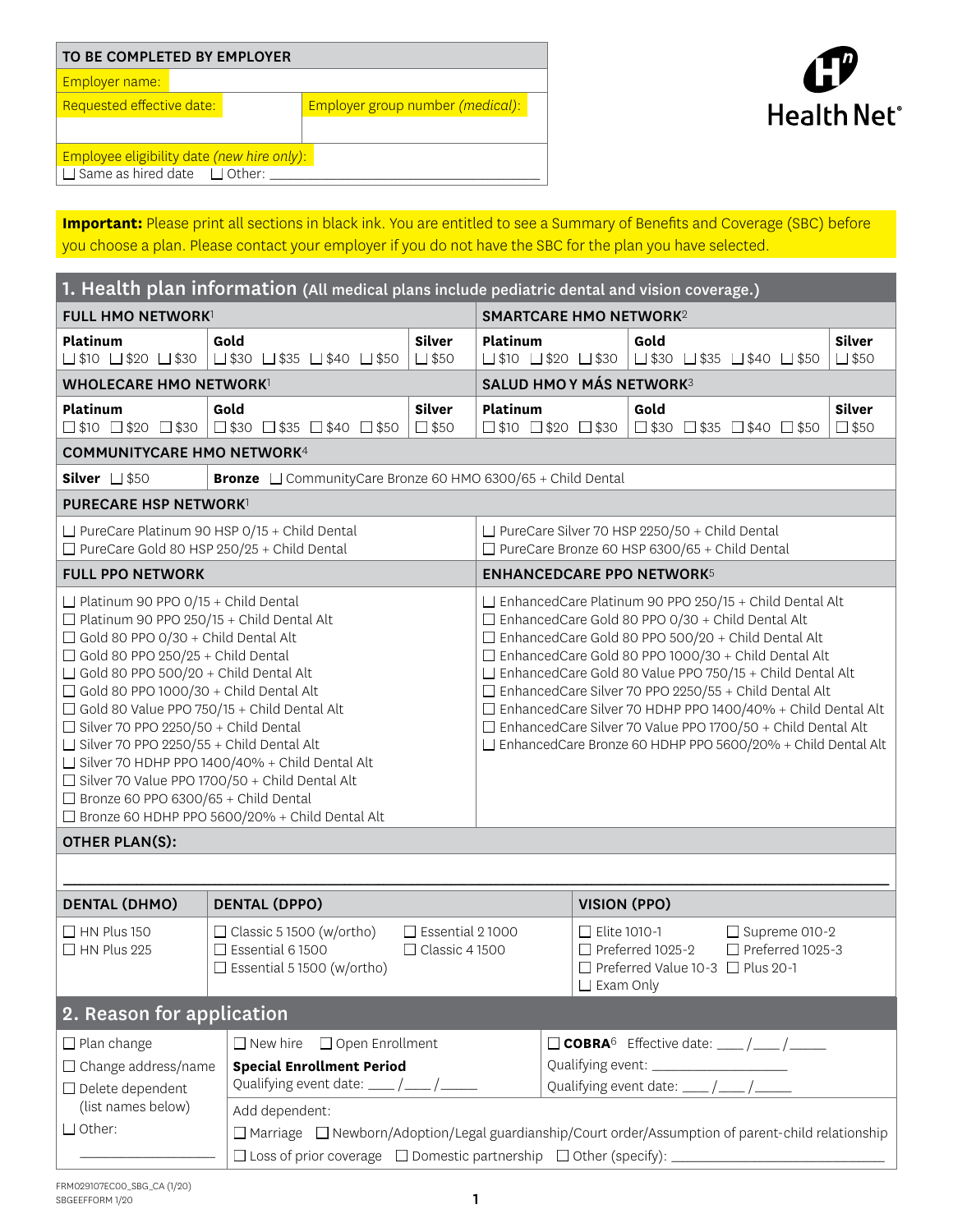Employee name: \_\_\_\_\_\_\_\_\_\_\_\_\_\_\_\_\_\_\_\_\_\_\_\_\_\_\_\_\_\_\_\_\_\_\_\_\_\_\_\_\_\_\_\_\_\_\_\_\_\_\_\_\_\_\_\_\_\_\_\_\_\_\_\_\_\_\_\_ Last 4 digits of Social Security #/TIN: \_\_\_ \_\_\_ \_\_\_ \_\_\_

| 3. EMPLOYEE PERSONAL INFORMATION                                                                                           |               |                                        |                                                   |                                                                         |     |        |                           |
|----------------------------------------------------------------------------------------------------------------------------|---------------|----------------------------------------|---------------------------------------------------|-------------------------------------------------------------------------|-----|--------|---------------------------|
| First name:<br>Last name:                                                                                                  |               |                                        |                                                   |                                                                         | MI: |        | $\Box$ Male $\Box$ Female |
| Residence address:                                                                                                         |               |                                        |                                                   |                                                                         |     |        |                           |
| City:                                                                                                                      | State:        | ZIP:                                   | County:                                           |                                                                         |     |        |                           |
| Date of birth (mm/dd/yyyy):                                                                                                |               | Social Security #/TIN/Matricular ID #: |                                                   | Job title:                                                              |     |        |                           |
| Telephone #:                                                                                                               | Work phone #: |                                        |                                                   | Email address:                                                          |     |        |                           |
| Date of hire:                                                                                                              | Dept. #:      |                                        |                                                   | Marital status:<br>$\Box$ Single $\Box$ Married $\Box$ Domestic partner |     |        |                           |
| If available, I would prefer to receive communication and plan information in Spanish: $\Box$ Yes $\Box$ No                |               |                                        |                                                   |                                                                         |     |        |                           |
| Participating physician group:                                                                                             |               |                                        |                                                   | Primary care physician:                                                 |     |        |                           |
| PPG/PCP Enrollment ID # (4-digit PPG and 6-digit PCP numbers):                                                             |               |                                        |                                                   | Is this your current PCP? $\Box$ Yes $\Box$ No                          |     |        |                           |
| Dental HMO provider name:                                                                                                  |               |                                        |                                                   | Dental HMO provider ID #:                                               |     |        |                           |
| 4. Family information, please list all eligible family members to be enrolled.<br>(Attach additional sheets if necessary.) |               |                                        |                                                   |                                                                         |     |        |                           |
| Spouse/Domestic partner<br>Last name:<br>$\Box M$ $\Box F$                                                                 |               |                                        |                                                   | First name:<br>$M!$ :                                                   |     |        |                           |
| Residence address: □ Check here if same as subscriber                                                                      |               |                                        |                                                   |                                                                         |     |        |                           |
| City:                                                                                                                      |               |                                        |                                                   |                                                                         |     | State: | ZIP:                      |
| Date of birth (mm/dd/yyyy):                                                                                                |               |                                        |                                                   | Social Security #/TIN/Matricular ID #:                                  |     |        |                           |
| Participating physician group:                                                                                             |               |                                        |                                                   | Primary care physician:                                                 |     |        |                           |
| PPG/PCP Enrollment ID # (4-digit PPG and 6-digit PCP numbers):                                                             |               |                                        | Is this your current PCP?<br>$\Box$ Yes $\Box$ No |                                                                         |     |        |                           |
| Dental HMO provider name:                                                                                                  |               |                                        | Dental HMO provider ID #:                         |                                                                         |     |        |                           |
| $\Box$ Son<br>Last name:<br>$\Box$ Daughter                                                                                |               |                                        | First name:<br>MI:                                |                                                                         |     |        |                           |
| Residence address: □ Check here if same as subscriber                                                                      |               |                                        |                                                   |                                                                         |     |        |                           |
| State:<br>ZIP:<br>City:                                                                                                    |               |                                        |                                                   |                                                                         |     |        |                           |
| Date of birth (mm/dd/yyyy):                                                                                                |               |                                        |                                                   | Social Security #/TIN/Matricular ID #:                                  |     |        |                           |
| Participating physician group:                                                                                             |               |                                        | Primary care physician:                           |                                                                         |     |        |                           |
| PPG/PCP Enrollment ID # (4-digit PPG and 6-digit PCP numbers):                                                             |               |                                        |                                                   | Is this your current PCP?<br>$\Box$ Yes $\Box$ No                       |     |        |                           |
| Dental HMO provider name:                                                                                                  |               | Dental HMO provider ID #:              |                                                   |                                                                         |     |        |                           |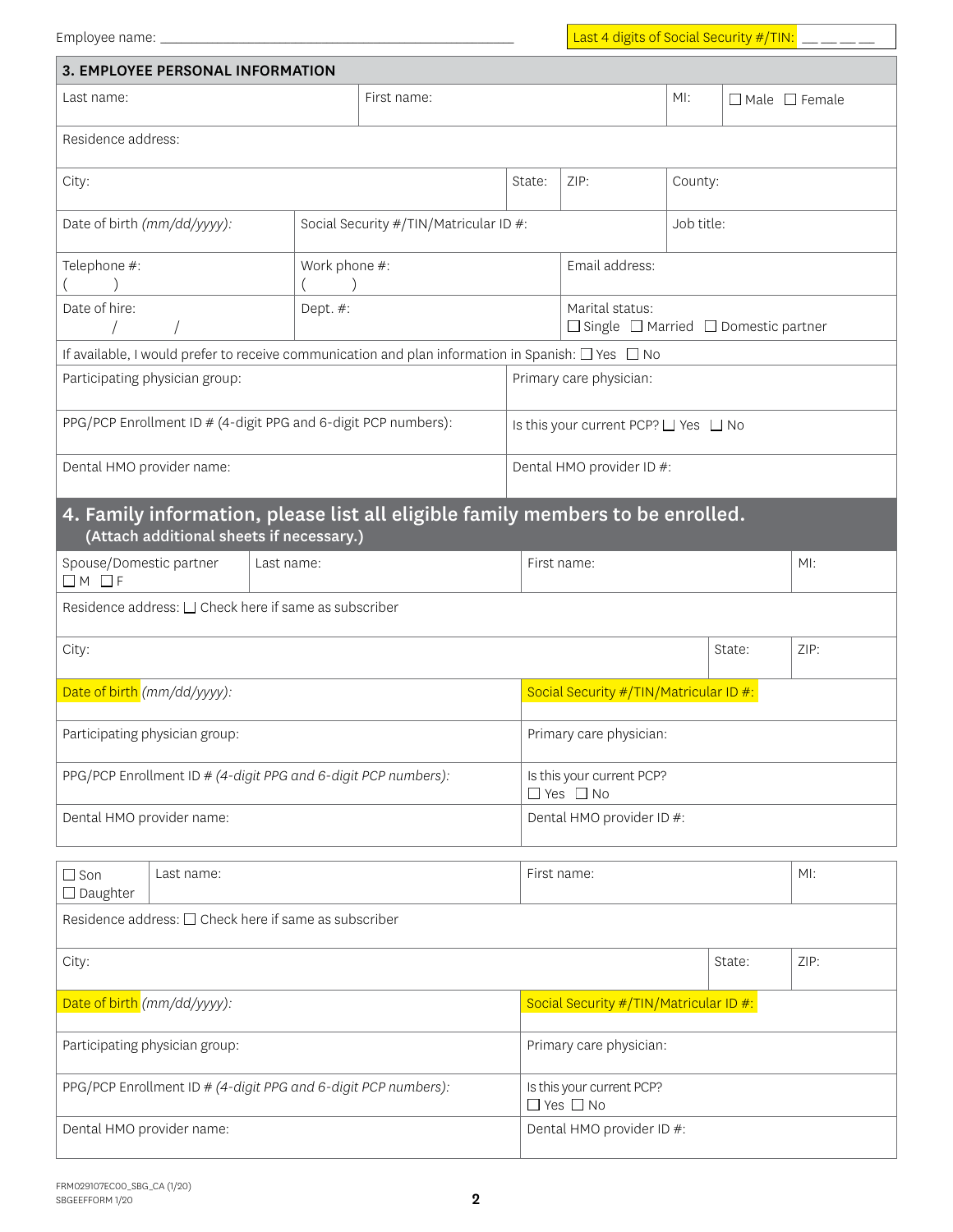|                                                            | 4. Family information, please list all eligible family members to be enrolled. (continued)<br>(Attach additional sheets if necessary.) |                                                   |      |     |  |  |  |
|------------------------------------------------------------|----------------------------------------------------------------------------------------------------------------------------------------|---------------------------------------------------|------|-----|--|--|--|
| $\Box$ Son<br>$\Box$ Daughter                              | Last name:                                                                                                                             | First name:                                       |      | MI: |  |  |  |
| Residence address: $\Box$ Check here if same as subscriber |                                                                                                                                        |                                                   |      |     |  |  |  |
| City:                                                      |                                                                                                                                        |                                                   | ZIP: |     |  |  |  |
|                                                            | Date of birth (mm/dd/yyyy):                                                                                                            | Social Security #/TIN/Matricular ID #:            |      |     |  |  |  |
|                                                            | Participating physician group:                                                                                                         | Primary care physician:                           |      |     |  |  |  |
|                                                            | PPG/PCP Enrollment ID # (4-digit PPG and 6-digit PCP numbers):                                                                         | Is this your current PCP?<br>$\Box$ Yes $\Box$ No |      |     |  |  |  |
| Dental HMO provider name:                                  |                                                                                                                                        | Dental HMO provider ID #:                         |      |     |  |  |  |
| $\Box$ Son<br>$\Box$ Daughter                              | Last name:                                                                                                                             | $M!$ :<br>First name:                             |      |     |  |  |  |
| Residence address: □ Check here if same as subscriber      |                                                                                                                                        |                                                   |      |     |  |  |  |
| City:                                                      |                                                                                                                                        | ZIP:<br>State:                                    |      |     |  |  |  |
|                                                            | Date of birth (mm/dd/yyyy):                                                                                                            | Social Security #/TIN/Matricular ID #:            |      |     |  |  |  |
|                                                            | Participating physician group:                                                                                                         | Primary care physician:                           |      |     |  |  |  |
|                                                            | PPG/PCP Enrollment ID # (4-digit PPG and 6-digit PCP numbers):                                                                         | Is this your current PCP?<br>$\Box$ Yes $\Box$ No |      |     |  |  |  |
| Dental HMO provider name:                                  |                                                                                                                                        | Dental HMO provider ID #:                         |      |     |  |  |  |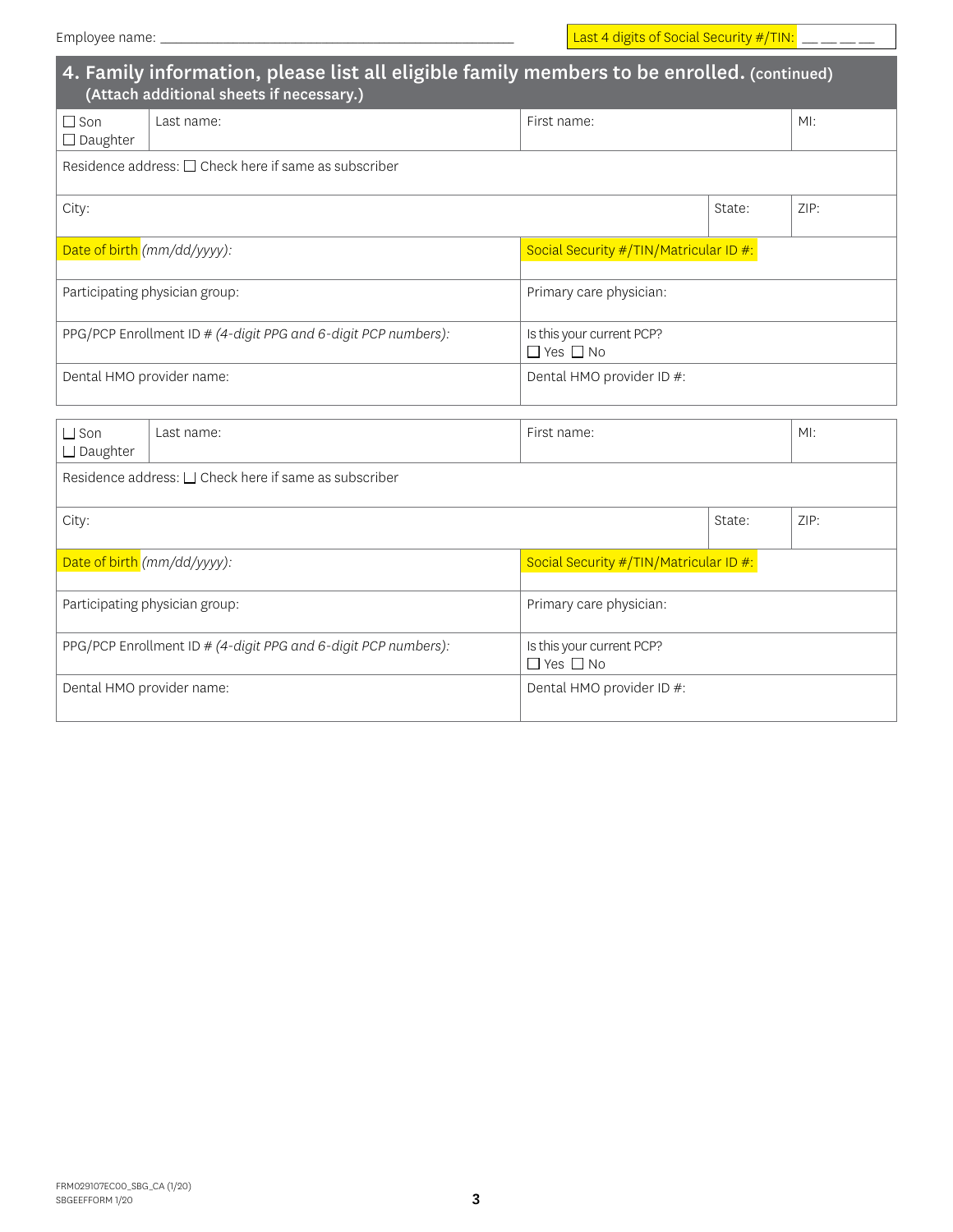| 5. Do you or your dependents have other health care coverage?                                                    |       |                                  |                                  |                                                                          |                                                                                                                    |                                             |                            |
|------------------------------------------------------------------------------------------------------------------|-------|----------------------------------|----------------------------------|--------------------------------------------------------------------------|--------------------------------------------------------------------------------------------------------------------|---------------------------------------------|----------------------------|
| $\Box$ No $\Box$ Yes If "Yes," please complete this section including Medicare.                                  |       |                                  |                                  |                                                                          |                                                                                                                    |                                             |                            |
| $\Box$ Self                                                                                                      | Name: |                                  | Name of other insurance carrier: |                                                                          | Prior coverage start date<br>$(mm/dd/yy)$ :                                                                        |                                             |                            |
| Prior coverage end<br>date (mm/dd/yy):                                                                           |       | Reason for ending coverage:      |                                  | Group #/Policy ID #:                                                     | Does it cover?<br>Medical: □ Yes □ No<br>Dental: $\Box$ Yes $\Box$ No<br>∩Yes ∩No<br>Vision:                       | Medicare:<br>$\Box$ Part A<br>$\Box$ Part B | Medicare claim/<br>HICN #: |
| $\Box$ Spouse<br>□ Domestic partner                                                                              |       | Name:                            |                                  | Name of other insurance carrier:                                         |                                                                                                                    | Prior coverage start date<br>$(mm/dd/yy)$ : |                            |
| Prior coverage end<br>date (mm/dd/yy):                                                                           |       | Reason for ending<br>coverage:   | Group $#/$<br>Policy ID #:       | Is this your<br>dependent's primary<br>coverage?<br>$\Box$ Yes $\Box$ No | Does it cover?<br>Medical: $\Box$ Yes $\Box$ No<br>Dental: $\Box$ Yes $\Box$ No<br>$\Box$ Yes $\Box$ No<br>Vision: | Medicare:<br>$\Box$ Part A<br>$\Box$ Part B | Medicare claim/<br>HICN #: |
| $\Box$ Son<br>$\Box$ Daughter                                                                                    |       | Name:                            |                                  | Name of other insurance carrier:                                         |                                                                                                                    | Prior coverage start date<br>$(mm/dd/yy)$ : |                            |
| Prior coverage end<br>date (mm/dd/yy):                                                                           |       | Reason for ending<br>coverage:   | Group $#/$<br>Policy ID #:       | Is this your<br>dependent's<br>primary coverage?<br>$\Box$ Yes $\Box$ No | Does it cover?<br>Medical: □ Yes □ No<br>Dental: $\Box$ Yes $\Box$ No<br>Vision:<br>$\Box$ Yes $\Box$ No           | Medicare:<br>$\Box$ Part A<br>$\Box$ Part B | Medicare claim/<br>HICN #: |
| $\Box$ Son<br>Name:<br>$\Box$ Daughter                                                                           |       | Name of other insurance carrier: |                                  | Prior coverage start date<br>$(mm/dd/yy)$ :                              |                                                                                                                    |                                             |                            |
| Prior coverage end<br>date (mm/dd/yy):                                                                           |       | Reason for ending<br>coverage:   | Group $#/$<br>Policy ID #:       | Is this your<br>dependent's<br>primary coverage?<br>$\Box$ Yes $\Box$ No | Does it cover?<br>Medical: □ Yes □ No<br>Dental: $\Box$ Yes<br>$\Box$ No<br>Vision:<br>$\Box$ Yes $\Box$ No        | Medicare:<br>$\Box$ Part A<br>$\Box$ Part B | Medicare claim/<br>HICN #: |
| $\Box$ Son<br>$\Box$ Daughter                                                                                    |       | Name:                            |                                  | Name of other insurance carrier:                                         |                                                                                                                    | Prior coverage start date<br>$(mm/dd/yy)$ : |                            |
| Prior coverage end<br>date (mm/dd/yy):                                                                           |       | Reason for ending<br>coverage:   | Group $#/$<br>Policy ID #:       | Is this your<br>dependent's<br>primary coverage?<br>$\Box$ Yes $\Box$ No | Does it cover?<br>Medical: $\Box$ Yes $\Box$ No<br>Dental: $\Box$ Yes $\Box$ No<br>$\Box$ Yes $\Box$ No<br>Vision: | Medicare:<br>$\Box$ Part A<br>$\Box$ Part B | Medicare claim/<br>HICN #: |
| 6. Group term life insurance, if applicable. (Attach separate sheet for additional or contingent beneficiaries.) |       |                                  |                                  |                                                                          |                                                                                                                    |                                             |                            |
| Life/AD&D coverage: □ Yes □ No                                                                                   |       |                                  |                                  |                                                                          |                                                                                                                    |                                             |                            |
| Life beneficiary (full name):                                                                                    |       |                                  |                                  | Relationship:                                                            |                                                                                                                    | $\frac{0}{0}$                               |                            |
| Life beneficiary (full name):                                                                                    |       |                                  |                                  | Relationship:                                                            |                                                                                                                    |                                             |                            |
| Life beneficiary (full name):                                                                                    |       |                                  |                                  |                                                                          | Relationship:                                                                                                      |                                             | $\frac{0}{0}$              |
| Life beneficiary (full name):                                                                                    |       |                                  |                                  |                                                                          | Relationship:                                                                                                      |                                             | $\frac{0}{0}$              |

1Available in all or parts of Alameda, Contra Costa, El Dorado, Fresno, Kern, Kings, Los Angeles, Madera, Marin, Merced, Napa, Nevada, Orange, Placer, Riverside, Sacramento, San Bernardino, San Diego, San Francisco, San Joaquin, San Mateo, Santa Barbara, Santa Cruz, Solano, Sanoma, Stanislaus, Tulare, Ventura, and Yolo counties. 2Available in all or parts of Los Angeles, Orange, Riverside, San Diego, San Bernardino, Santa Clara, and Santa Cruz counties.

3Available in Orange County and select ZIP codes of Kern, Los Angeles, Riverside, San Diego, and San Bernardino counties.

4Available in Los Angeles, Orange and San Diego counties.

5Available in Los Angeles County.

6Provide the effective date COBRA first began, whether you were eligible for a total of 18 months or 36 months of COBRA (including Cal-COBRA).

4 FRM029107EC00\_SBG\_CA (1/20) SBGEEFFORM 1/20 "Plan Contract" refers to the Health Net of California, Inc. and/or Dental Benefit Providers of California, Inc. Group Service Agreement and Evidence of Coverage; "Insurance Policy" refers to Health Net Life Insurance Company, Unimerica Life Insurance Company Group Policy and Certificate of Insurance.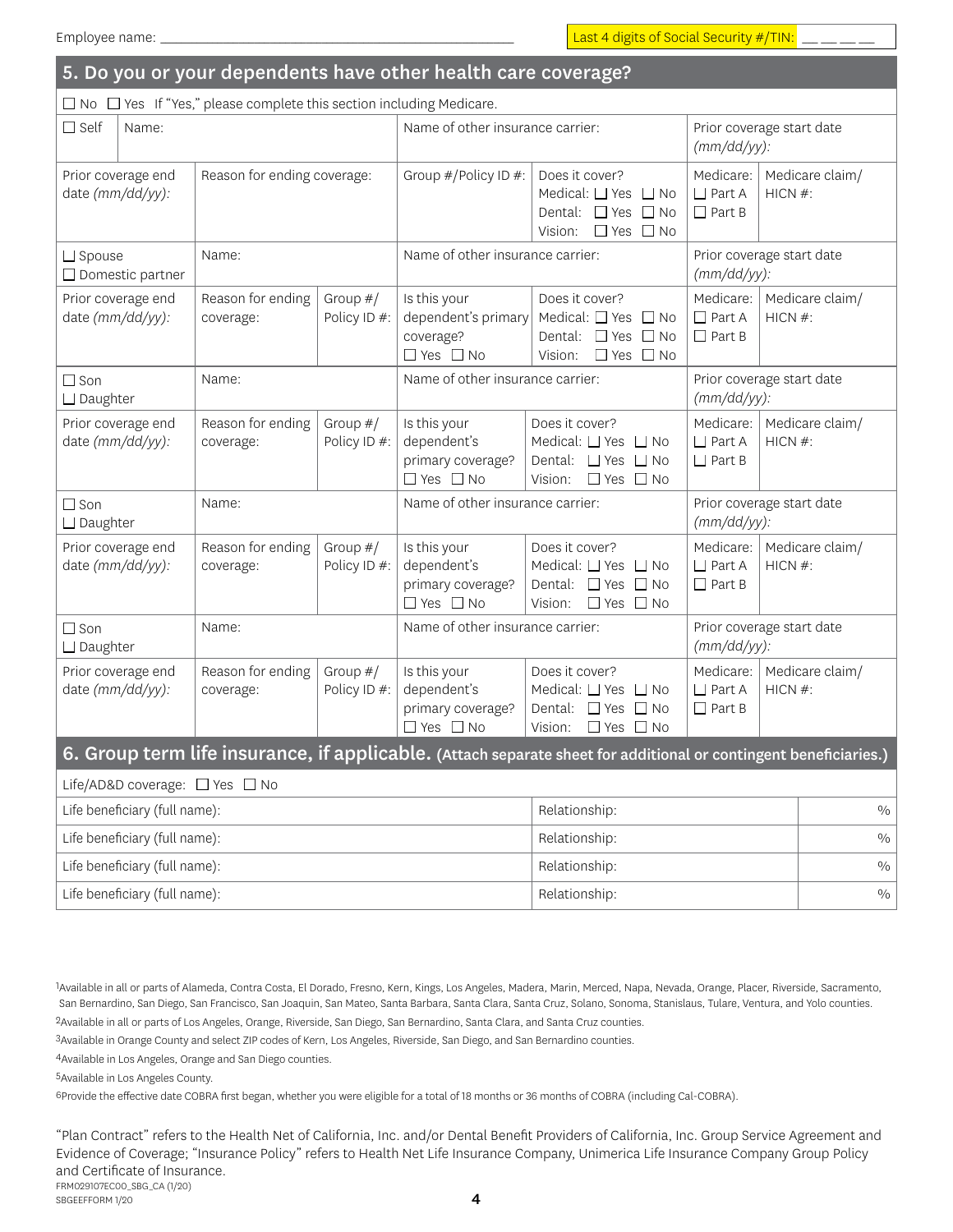| 7. Declination of coverage (Complete this section if any coverage is being declined by you or your eligible dependents.) |                                                                                      |                                                                                      |        |                                    |  |  |  |
|--------------------------------------------------------------------------------------------------------------------------|--------------------------------------------------------------------------------------|--------------------------------------------------------------------------------------|--------|------------------------------------|--|--|--|
| <b>EMPLOYEE PERSONAL INFORMATION</b>                                                                                     |                                                                                      |                                                                                      |        |                                    |  |  |  |
| Last name:                                                                                                               | First name:                                                                          |                                                                                      | $M!$ : | Social Security #/Matricular ID #: |  |  |  |
| Declining medical coverage for:                                                                                          | Reason: $\Box$ Other group coverage through this employer $\Box$ Individual coverage |                                                                                      |        |                                    |  |  |  |
| $\Box$ Self $\Box$ Spouse $\Box$ Domestic partner $\Box$ Dependent(s)                                                    | $\Box$ Other group coverage by another group (i.e., spouse's employer)               |                                                                                      |        |                                    |  |  |  |
| Name(s):                                                                                                                 | $\Box$ Other:                                                                        |                                                                                      |        |                                    |  |  |  |
| Declining dental coverage for:                                                                                           | Reason: $\Box$ Other group coverage through this employer $\Box$ Individual coverage |                                                                                      |        |                                    |  |  |  |
| $\Box$ Self $\Box$ Spouse $\Box$ Domestic partner $\Box$ Dependent(s)                                                    | $\Box$ Other group coverage by another group (i.e., spouse's employer)               |                                                                                      |        |                                    |  |  |  |
| Name(s):                                                                                                                 | $\Box$ Other:                                                                        |                                                                                      |        |                                    |  |  |  |
| Declining vision coverage for:                                                                                           |                                                                                      | Reason: $\Box$ Other group coverage through this employer $\Box$ Individual coverage |        |                                    |  |  |  |
| $\Box$ Self $\Box$ Spouse $\Box$ Domestic partner $\Box$ Dependent(s)                                                    |                                                                                      | $\Box$ Other group coverage by another group (i.e., spouse's employer)               |        |                                    |  |  |  |
| Name(s):                                                                                                                 |                                                                                      | $\Box$ Other:                                                                        |        |                                    |  |  |  |

#### IF YOU ARE DECLINING COVERAGE – STOP AND READ CAREFULLY

**I have decided to decline coverage for myself and/or my dependent(s).** I acknowledge that my dependents and I may have to wait to be enrolled until the next annual Open Enrollment Period or Special Enrollment Period due to a qualifying event. The available coverages have been explained to me by my employer, and I have been given the chance to apply for the available coverages. Additionally, by signing below, I certify, to the best of my knowledge or belief, that the reason I am declining coverage is accurate as indicated by the check marks above.

**Employee signature:** \_\_\_\_\_\_\_\_\_\_\_\_\_\_\_\_\_\_\_\_\_\_\_\_\_\_\_\_\_\_\_\_\_\_\_\_\_\_\_\_\_\_\_\_\_\_\_\_\_\_\_\_\_\_\_\_\_\_\_\_\_\_\_\_\_\_\_\_\_\_\_\_\_\_\_\_\_\_\_\_\_\_\_\_\_\_\_\_\_\_\_\_\_\_\_\_ **Date:** \_\_\_\_\_\_\_\_\_\_\_\_\_\_\_\_\_\_\_\_\_\_\_\_\_\_\_\_\_ **(Sign only if declining coverage. If signed in error, please cross out and initial.)**

8. Acceptance of coverage (Signature required.)

**California law prohibits an HIV test from being required or used by health insurance companies as a condition of obtaining health insurance coverage.**

**ACKNOWLEDGMENT AND AGREEMENT:** I understand and agree that by enrolling with or accepting services from Health Net and/or DBP I and any enrolled dependents are obligated to understand and abide by the terms, conditions and provisions of the Plan Contract or Insurance Policy. I represent that I have read and understand the terms of this application, and my signature below indicates that the information entered in this application is complete, true and correct to the best of my knowledge and belief, and I accept these terms.

**BINDING ARBITRATION AGREEMENT: I, the Applicant, understand and agree that any and all disputes between me (including any of my enrolled family members or heirs or personal representatives) and Health Net, except disputes concerning adverse benefit determinations as defined in 45 CFR 147.136, arising from or relating to the** *Evidence of Coverage* **or** *Certificate of Insurance* **or my Health Net coverage, must be submitted to individual, final and binding arbitration instead of a jury or court trial, and that I am waiving all rights to class arbitration. This agreement to arbitrate applies even if other parties, such as health care providers or their agents or employees, are involved in the dispute. I understand that, by agreeing to submit all disputes, except disputes concerning adverse benefit determinations, to final and binding arbitration, all parties including Health Net are giving up their constitutional right to have their dispute decided in a court of law by a jury. I also understand that disputes that I may have with Health Net involving claims for medical malpractice (that is, whether any medical services rendered were unnecessary or unauthorized or were improperly, negligently or incompetently rendered) are also subject to final and binding arbitration. I understand that a more detailed arbitration provision is included in the** *Evidence of Coverage* **or** *Certificate of Insurance.* **Mandatory Arbitration may not apply to certain disputes if the Employer's plan is subject to ERISA, 29 U.S.C. §§ 1001-1461. My signature below indicates that I understand and agree with the terms of this Binding Arbitration Agreement and agree to submit any disputes, except disputes concerning adverse benefit determinations, to binding arbitration instead of a court of law.**

**Employee signature:** \_\_\_\_\_\_\_\_\_\_\_\_\_\_\_\_\_\_\_\_\_\_\_\_\_\_\_\_\_\_\_\_\_\_\_\_\_\_\_\_\_\_\_\_\_\_\_\_\_\_\_\_\_\_\_\_\_\_\_\_\_\_\_\_\_\_\_\_\_\_\_\_\_\_\_\_\_\_\_\_\_\_\_\_\_\_\_\_\_\_\_\_\_\_\_\_\_\_ **Date:** \_\_\_\_\_\_\_\_\_\_\_\_\_\_\_\_\_\_\_\_\_\_\_

**(Sign only if accepting coverage. If signed in error, please cross out and initial.)**

FRM029107EC00\_SBG\_CA (1/20) Health Net of California, Inc. and Health Net Life Insurance Company are subsidiaries of Health Net, LLC. Health Net and Salud con Health Net are registered service marks of Health Net, LLC. All other identified trademarks/service marks remain the property of their respective companies. All rights reserved.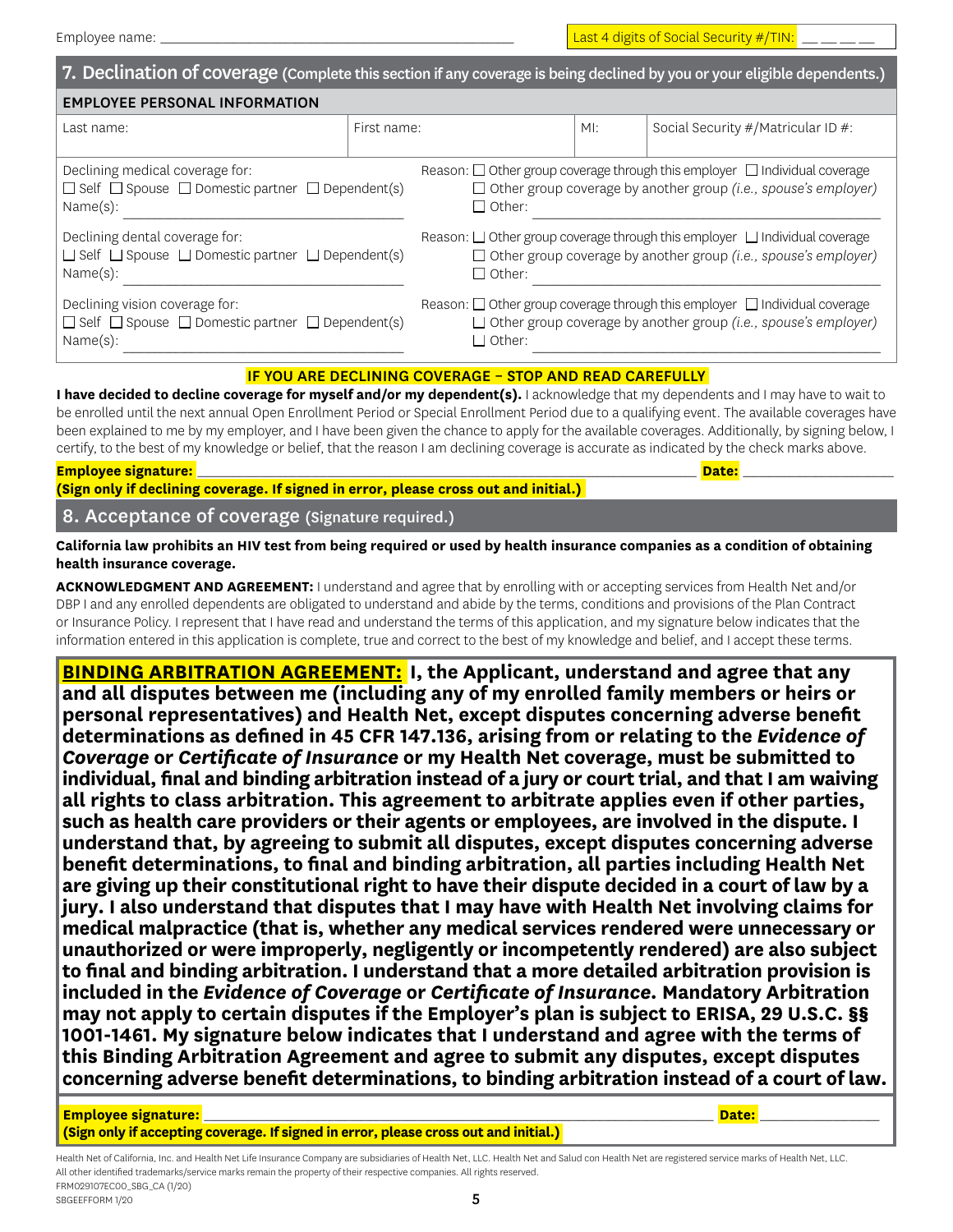Please contact the Health Net Customer Contact Center at the toll-free numbers below if you need assistance in completing this form or if you have questions about your coverage:

| English    | 1-800-522-0088 |
|------------|----------------|
| Cantonese  | 1-877-891-9053 |
| Korean     | 1-877-339-8596 |
| Mandarin   | 1-877-891-9053 |
| Spanish    | 1-800-331-1777 |
| Tagalog    | 1-877-891-9051 |
| Vietnamese | 1-877-339-8621 |

If you have questions about your dental, vision or life coverage, please call:

| Dental | 1-866-949-9389 |
|--------|----------------|
| Vision | 1-866-392-6058 |
| l ife  | 1-800-865-6288 |

If you have questions about your PPG or PCP, call your PPG directly, or contact Health Net Provider Services at 1-800-641-7761.

You can use your copy of the Health Net enrollment form as your temporary ID card until you receive your permanent ID card.

#### EMERGENCY AND URGENTLY NEEDED CARE

- **•** If your situation is life-threatening or an emergency: Call 911 or go to the nearest hospital.
- **•** If your situation is not so severe: If you cannot call your primary care physician or physician group, or you need medical care right away, go to the nearest hospital or urgent care center.
- **•** If you are outside your physician group's service area: Go to the nearest hospital, medical center or call 911. In all cases, contact your primary care physician or participating physician group as soon as possible to inform them about your condition.
- **•** Call the number on your ID card within 48 hours of being admitted, or as soon as possible.

#### PRECERTIFICATION

You, the member, are responsible for obtaining certification for certain services. Please check your plan certificate for a list of services requiring precertification.

#### **For precertification, please call 1-800-977-7282.**

#### DISABLING CONDITIONS

If you or your family member were disabled as of the date of termination of coverage with a prior health insurer, and the loss of coverage was due to the termination of the employer's insurance policy, you may be entitled to an extension of health benefits according to California Insurance Code section 10128. Under this law, the prior insurer retains responsibility until whichever of the following occurs first: (a) the member is no longer totally disabled, (b) the maximum benefits of the prior insurer's coverage are paid, or (c) a period of 12 consecutive months has passed since the date coverage ended with prior insurer.

#### PRODUCTS/ENTITIES

Health Net of California, Inc. offers the following products: PureCare HSP Network, CommunityCare HMO Network, Full HMO Network, WholeCare HMO Network, SmartCare HMO Network, and Salud HMO y Más Network.

Health Net Life Insurance Company offers the following products: PPO, EnhancedCare PPO, Life and AD&D insurance.

Dental Benefit Providers of California, Inc. offers the following products: Dental HMO (DHMO).

Unimerica Life Insurance Company offers the following products: Dental PPO and Dental Indemnity.

Health Net Life Insurance Company offers the following products serviced by EyeMed Vision Care, LLC ("EyeMed") and Envolve Vision, Inc.: PPO Vision.

#### DECLINATION OF COVERAGE

If you decline coverage for yourself or an eligible dependent because of coverage under other health insurance and you lose that coverage, or if you acquire a new dependent due to marriage, domestic partnership, birth, adoption, placement for adoption, or assumption of parent-child relationship, you and your dependent may be eligible for special enrollment rights. You must request special enrollment within 60 days of the loss of coverage or acquisition of a new dependent.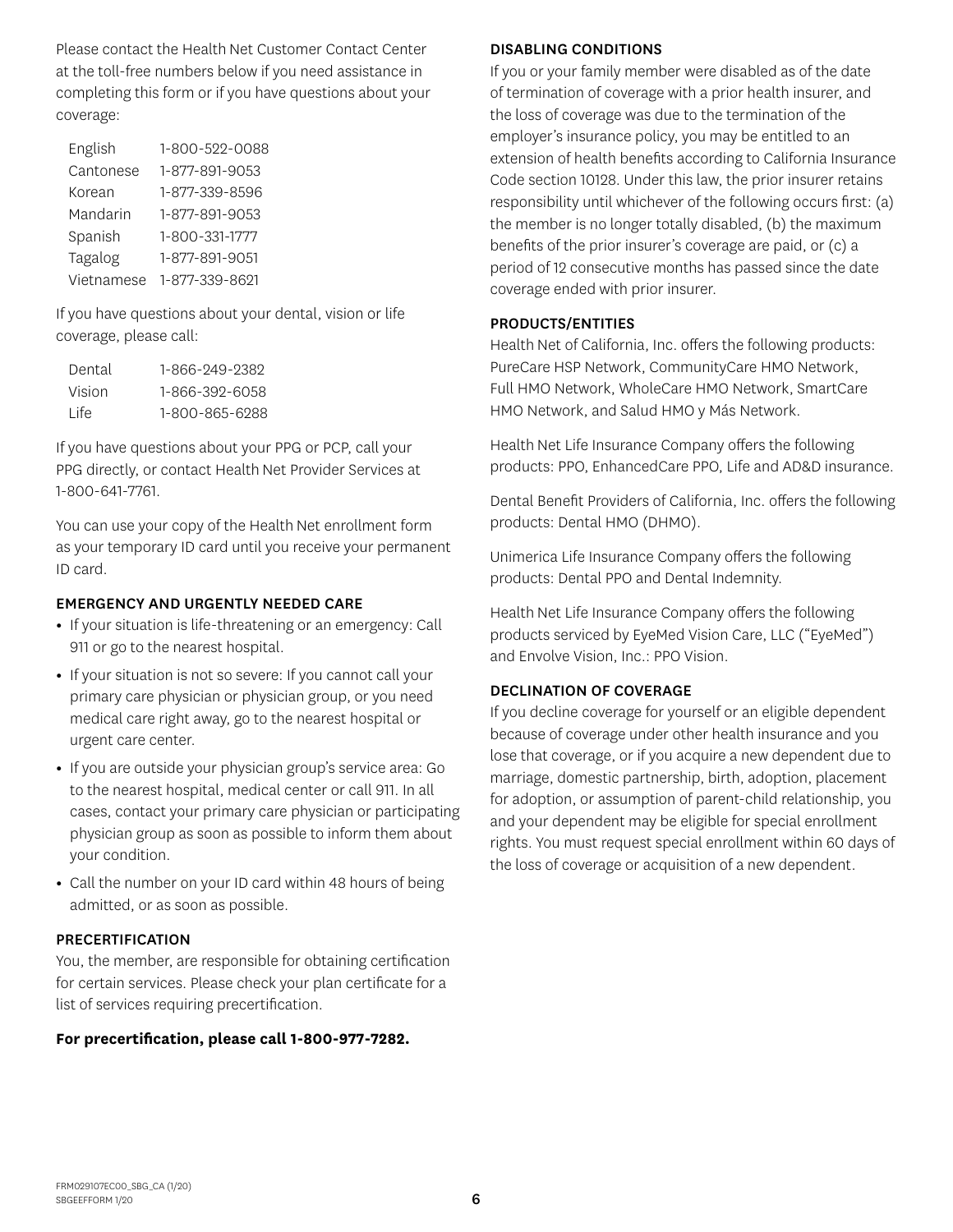# Nondiscrimination Notice

In addition to the State of California nondiscrimination requirements (as described in benefit coverage documents), Health Net of California, Inc. and Health Net Life Insurance Company (Health Net) comply with applicable federal civil rights laws and do not discriminate, exclude people or treat them differently on the basis of race, color, national origin, ancestry, religion, marital status, gender, gender identity, sexual orientation, age, disability, or sex.

### HEALTH NET:

- **•** Provides free aids and services to people with disabilities to communicate effectively with us, such as qualified sign language interpreters and written information in other formats (large print, accessible electronic formats, other formats).
- **•** Provides free language services to people whose primary language is not English, such as qualified interpreters and information written in other languages.

If you need these services, contact Health Net's Customer Contact Center at: **Individual & Family Plan (IFP) Members On Exchange/Covered California** 1-888-926-4988 (TTY: 711) **Individual & Family Plan (IFP) Members Off Exchange** 1-800-839-2172 (TTY: 711) **Individual & Family Plan (IFP) Applicants** 1-877-609-8711 (TTY: 711) **Group Plans through Health Net** 1-800-522-0088 (TTY: 711)

If you believe that Health Net has failed to provide these services or discriminated in another way based on one of the characteristics listed above, you can file a grievance by calling Health Net's Customer Contact Center at the number above and telling them you need help filing a grievance. Health Net's Customer Contact Center is available to help you file a grievance. You can also file a grievance by mail, fax or email at:

Health Net of California, Inc./Health Net Life Insurance Company Appeals & Grievances PO Box 10348, Van Nuys, CA 91410-0348

Fax: 1-877-831-6019 Email: Member.Discrimination.Complaints@healthnet.com (Members) or Non-Member.Discrimination.Complaints@healthnet.com (Applicants)

For HMO, HSP, EOA, and POS plans offered through Health Net of California, Inc.: If your health problem is urgent, if you already filed a complaint with Health Net of California, Inc. and are not satisfied with the decision or it has been more than 30 days since you filed a complaint with Health Net of California, Inc., you may submit an Independent Medical Review/ Complaint Form with the Department of Managed Health Care (DMHC). You may submit a complaint form by calling the DMHC Help Desk at 1-888-466-2219 (TDD: 1-877-688-9891) or online at www.dmhc.ca.gov/FileaComplaint.

For PPO and EPO plans underwritten by Health Net Life Insurance Company: You may submit a complaint by calling the California Department of Insurance at 1-800-927-4357 or online at https://www.insurance.ca.gov/ 01-consumers/101-help/index.cfm.

If you believe you have been discriminated against because of race, color, national origin, age, disability, or sex, you can also file a civil rights complaint with the U.S. Department of Health and Human Services, Office for Civil Rights (OCR), electronically through the OCR Complaint Portal, at https://ocrportal.hhs.gov/ocr/portal/lobby.jsf, or by mail or phone at: U.S. Department of Health and Human Services, 200 Independence Avenue SW, Room 509F, HHH Building, Washington, DC 20201, 1-800-368-1019 (TDD: 1-800-537-7697).

Complaint forms are available at http://www.hhs.gov/ocr/office/file/index.html.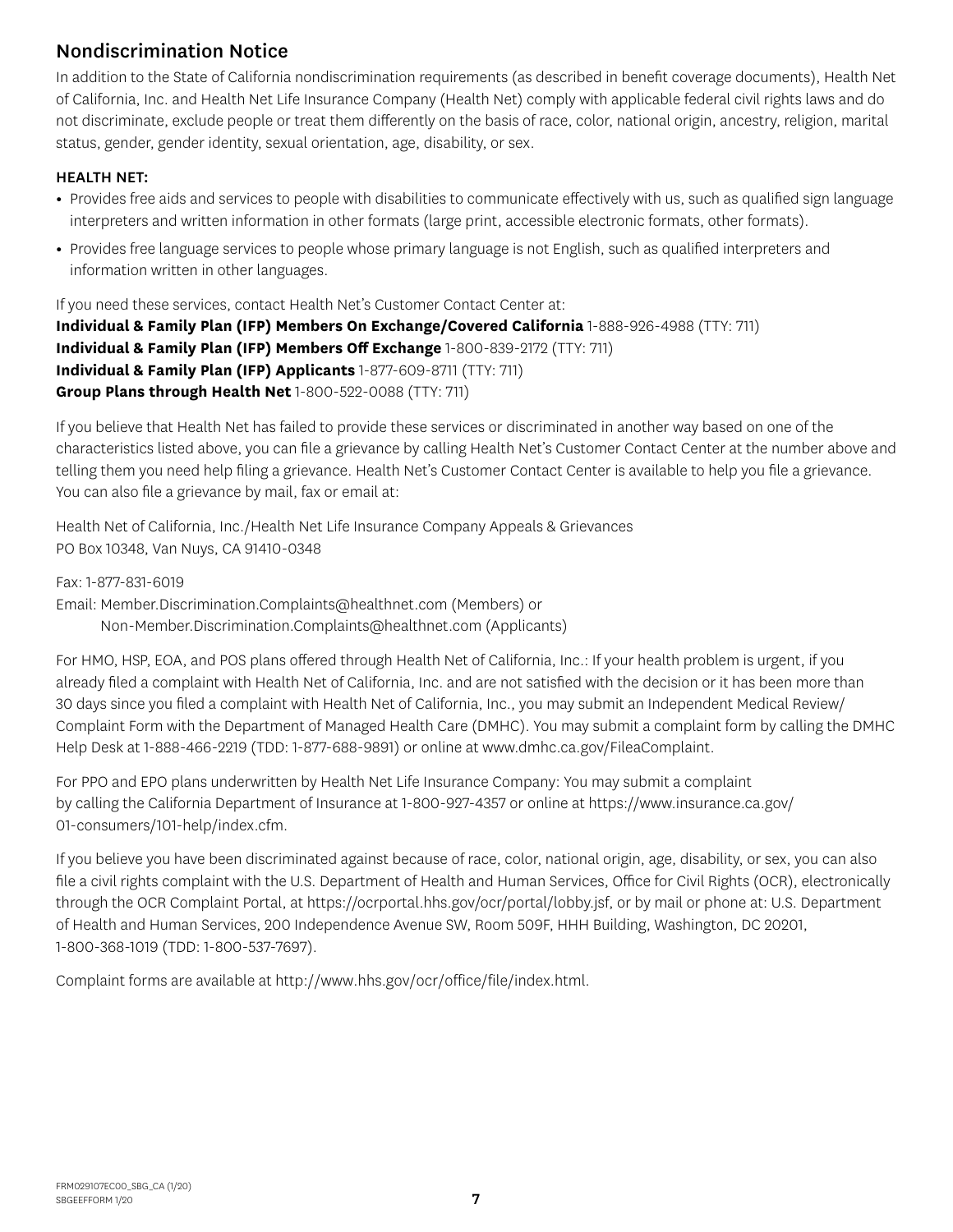#### **English**

No Cost Language Services. You can get an interpreter. You can get documents read to you and some sent to you in your language. For help, if you have an ID card, please call the Customer Contact Center number. Employer group applicants please call Health Net's Commercial Contact Center at 1-800-522-0088 (TTY: 711). Individual & Family Plan (IFP) applicants please call 1-877-609-8711 (TTY: 711).

#### **Arabic**

خدمات لغوية مجانية. يمكننا أن نوفر لك مترجم فوري. ويمكننا أن نقرأ لك الوثائق بلغتك. للحصول على المساعدة، يرجى االتصال برقم مركز خدمة العمالء المبين على بطاقتك. فيما يتعلق بمقدمي طلبات مجموعة صاحب العمل، يرجى التواصل مع مركز االتصال التجاري في Net Health عبر الرقم: 1-800-522-0088 )711 :TTY). فيما يتعلق بمقدمي طلبات خطة األفراد والعائلة، يرجى االتصال بالرقم .(TTY: 711) 1-877-609-8711

#### **Armenian**

Անվճար լեզվական ծառայություններ: Դուք կարող եք բանավոր թարգմանիչ ստանալ: Փաստաթղթերը կարող են կարդալ ձեր լեզվով: Եթե ID քարտ ունեք, օգնության համար խնդրում ենք զանգահարել Հաճախորդների սպասարկման կենտրոնի հեռախոսահամարով: Գործատուի խմբի դիմորդներին խնդրում ենք զանգահարել Health Net-ի Կոմերցիոն սպասարկման կենտրոն՝ 1-800-522-0088 հեռախոսահամարով (TTY՝ 711): Individual & Family Plan (IFP) դիմորդներին խնդրում ենք զանգահարել 1-877-609-8711 հեռախոսահամարով (TTY՝ 711):

#### **Chinese**

免費語言服務。您可使用口譯員服務。您可請人將文件唸給您聽並請我們將某些文件翻譯成您的語言 寄給您。如需協助且如果您有會員卡,請撥打客戶聯絡中心電話號碼。雇主團保計畫的申請人請撥打 1-800-522-0088 (聽障專線: 711) 與 Health Net 私人保險聯絡中心聯絡。Individual & Family Plan (IFP) 的申請人請撥打 1-877-609-8711(聽障專線:711)。

#### **Hindi**

बिना शुल्क भाषा सेवाएं। आप एक दुभाषिया प्राप्त कर सकते हैं। आप दस्तावेजों को अपनी भाषा में पढ़वा सकते हैं। मदद के लिए, यदि आपके पास आईडी कार्ड है तो कृपया ग्राहक संपर्क केंद्र के नंबर पर कॉल करें। लियोक्ता सामूहिक आवेदक कृपया हेल्थ नेट के कमर्शियल संपर्क केंद्र को 1-800-522-0088 (TTY: 711) पर कॉल करें। व्यक्तिगत और फैमिली प्लान (आईएफपी) आवेदक कृपया 1-877-609-8711 (TTY: 711) पर कॉल ्करें।

#### **Hmong**

Tsis Muaj Tus Nqi Pab Txhais Lus. Koj tuaj yeem tau txais ib tus kws pab txhais lus. Koj tuaj yeem muaj ib tus neeg nyeem cov ntaub ntawv rau koj ua koj hom lus hais. Txhawm rau pab cuam, yog tias koj muaj daim npav ID, thov hu rau Neeg Qhua Lub Chaw Tiv Toj tus npawb. Tus tswv ntiav neeg ua haujlwm pab pawg sau ntawv thov ua haujlwm thov hu rau Health Net Qhov Chaw Tiv Toj Kev Lag Luam ntawm 1-800-522-0088 (TTY: 711). Tus Neeg thiab Tsev Neeg Qhov Kev Npaj (IFP) cov neeg thov ua haujlwm thov hu rau 1-877-609-8711 (TTY: 711).

#### **Japanese**

無料の言語サービスを提供しております。通訳者もご利用いただけます。日本語で文書をお読みす ることも可能です。ヘルプについては、IDカードをお持ちの場合は顧客連絡センターまでお電話く ださい。雇用主を通じた団体保険の申込者の方は、Health Netの顧客連絡センター (1-800-522-0088、TTY: 711) までお電話ください。個人・家族向けプラン (IFP) の申込者の方 は、1-877-609-8711 (TTY: 711) までお電話ください。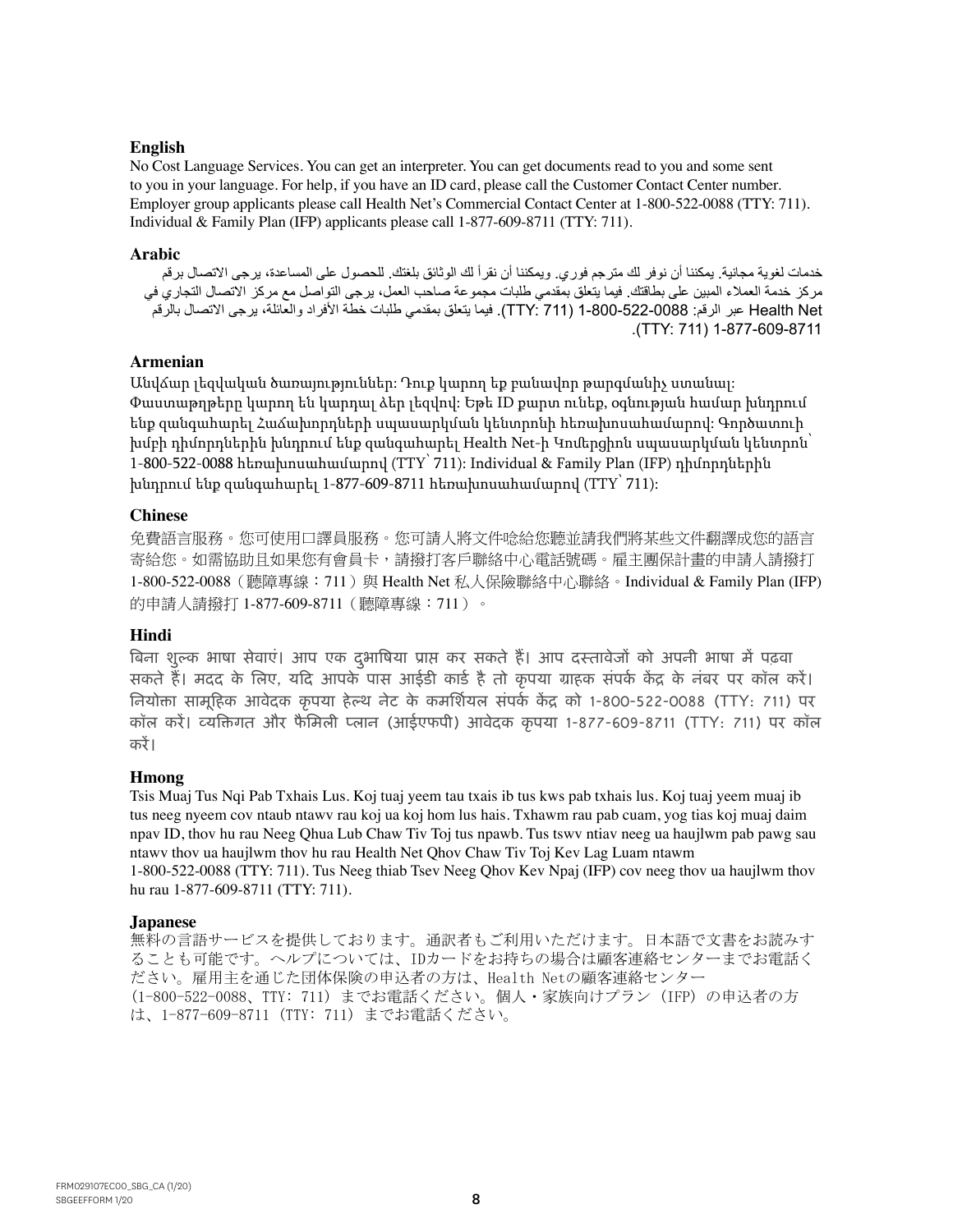#### **Khmer**

សេវាភាសាដោយឥតគិតថ្លៃ។ លោកអ្នកអាចទទួលបានអ្នកបកប្រេច្ចាល់មាត់។ លោកអ្នកអាចស្តាប់គេអានឯកសារឱ្យ លោកអ្នកជាភាសារបស់លោកអ្នក។ សម្រាប់ជំនួយ ប្រសិនបើលោកអ្នកមានបណ្ណសម្គាល់ខ្លួន សូមហោទូរសព្ទិទៅកាន លេខរបសមជ្ឈមណ្ឌលទនាកទនងអតិថជន។ អ្នកដាក់ពាក្យសុគម្រោងជាក្រុមដែលជាបុគ្គលក សូមហោទូរសព្វទោ កាន់មជ្ឈមណ្ឌ លទំនាក់ទំនងរបេ់ Health Net តាមរយៈសលខ 1-800-522-0088 (TTY: 711)។ អ្នកោក់ពាក្យេុំ គម្រោងជាលក្ខណៈបុគ្គល នងក្រុមគ្រួសារ (IFP) សូមហេទូរសព្វទោកានលេខ 1-877-609-8711 (TTY: 711)។

#### **Korean**

무료 언어 서비스입니다. 통역 서비스를 받으실 수 있습니다. 문서 낭독 서비스를 받으실 수 있으며 일부 서비스는 귀하가 구사하는 언어로 제공됩니다. 도움이 필요하시면 ID 카드에 수록된 번호로 고객서비스 센터에 연락하십시오. 고용주 그룹 신청인의 경우 Health Net의 상업 고객서비스 센터에 1-800-522-0088(TTY: 711)번으로 전화해 주십시오. 개인 및 가족 플랜(IFP) 신청인의 경우 1-877-609-8711(TTY: 711)번으로 전화해 주십시오.

#### **Navajo**

Doo bááh ílínígóó saad bee háká ada'iiyeed. Ata' halne'ígíí da ła' ná hádídóot'jił. Naaltsoos da t'áá shí shizaad k'ehjí shichí' yídooltah nínízingo t'áá ná ákódoolnííł. Akót'éego shíká a'doowoł nínízingo Customer Contact Center hoolyéhíji' hodíílnih ninaaltsoos nanitingo bee néého'dolzinígíí hodoonihji' bikáá'. Naaltsoos nehiltsóosgo naanish bá dahikahígíí éí koji' hodíílnih Health Net's Commercial Contact Center 1-800-522-0088 (TTY: 711). T'áá hó dóó ha'áłchíní (IFP) báhígíí éí kojj' hojilnih 1-877-609-8711 (TTY: 711).

#### **Persian (Farsi)**

خدمات زبان بدون هزينه. می توانيد يک مترجم شفاهی بگيريد. می توانيد درخواست کنيد اسناد به زبان شما برايتان خوانده شوند. برای دريافت کمک، اگر کارت شناسايي داريد، لطفاً با شماره مرکز تماس مشتريان تماس بگيريد ِ متقاضيان گروه کارفرما لطفاً با مرکز تماس تجاری Health Net به شماره 1-800-522-0088 (TTY:711) تماس بگیرند. متقاضیان طرح فردی و خانوادگی (IFP)\* لطفأ با شماره 1-877-609-8711 ):711TTY )تماس بگيريد.

### **Panjabi (Punjabi)**

ਬਿਨਾਂ ਕਿਸੇ ਲਾਗਤ ਵਾਲੀਆਂ ਭਾਸ਼ਾ ਸੇਵਾਵਾਂ। ਤੁਸੀਂ ਇੱਕ ਦੁਭਾਸ਼ੀਏ ਦੀ ਸੇਵਾ ਹਾਸਲ ਕਰ ਸਕਦੇ ਹੋ। ਤੁਹਾਨੂੰ ਦਸਤਾਵੇਜ਼ ਤੁਹਾਡੀ ਭਾਸ਼ਾ ਵਿੱਚ ਪੜ੍ਹ ਕੇ ਸੁਣਾਏ ਜਾ ਸਕਦੇ ਹਨ। ਮਦਦ ਲਈ, ਜੇ ਤੁਹਾਡੇ ਕੋਲ ਇੱਕ ਆਈਡੀ ਕਾਰਡ ਹੈ, ਤਾਂ ਕਿਰਪਾ ਕਰਕੇ ਗਾਹਕ ਸੰਪਰਕ ਕੇਂਦਰ ਨੰਬਰ ਤੇ ਕਾਲ ਕਰੋ। ਮਾਲਕ ਦਾ ਗਰੱਪ ਬਿਨੈਕਾਰ, ਕਿਰਪਾ ਕਰਕੇ ਹੈਲਥ ਨੈੱਟ ਦੇ ਵਪਾਰਕ ਸੰਪਰਕ ਕੇਂਦਰ ਨੰ 1-800-522-0088 (TTY: 711) 'ਤੇ ਕਾਲ ਕਰੋ। ਵਿਅਕਤੀਗਤ ਅਤੇ ਪਰਿਵਾਰਕ ਯੋਜਨਾ (IFP) ਬਿਨੈਕਾਰਾਂ ਨੂੰ ਕਿਰਪਾ ਕਰਕੇ 1-877-609-8711 (TTY: 711) 'ਤੇ ਕਾਲ ਕਰੋ।

#### **Russian**

Бесплатная помощь переводчиков. Вы можете получить помощь переводчика. Вам могут прочитать документы на Вашем родном языке. Если Вам нужна помощь и у Вас при себе есть карточка участника плана, звоните по телефону Центра помощи клиентам. Участники коллективных планов, предоставляемых работодателем: звоните в коммерческий центр помощи Health Net по телефону 1‑800‑522‑0088 (TTY: 711). Участники планов для частных лиц и семей (IFP): звоните по телефону 1-877-609-8711 (TTY: 711).